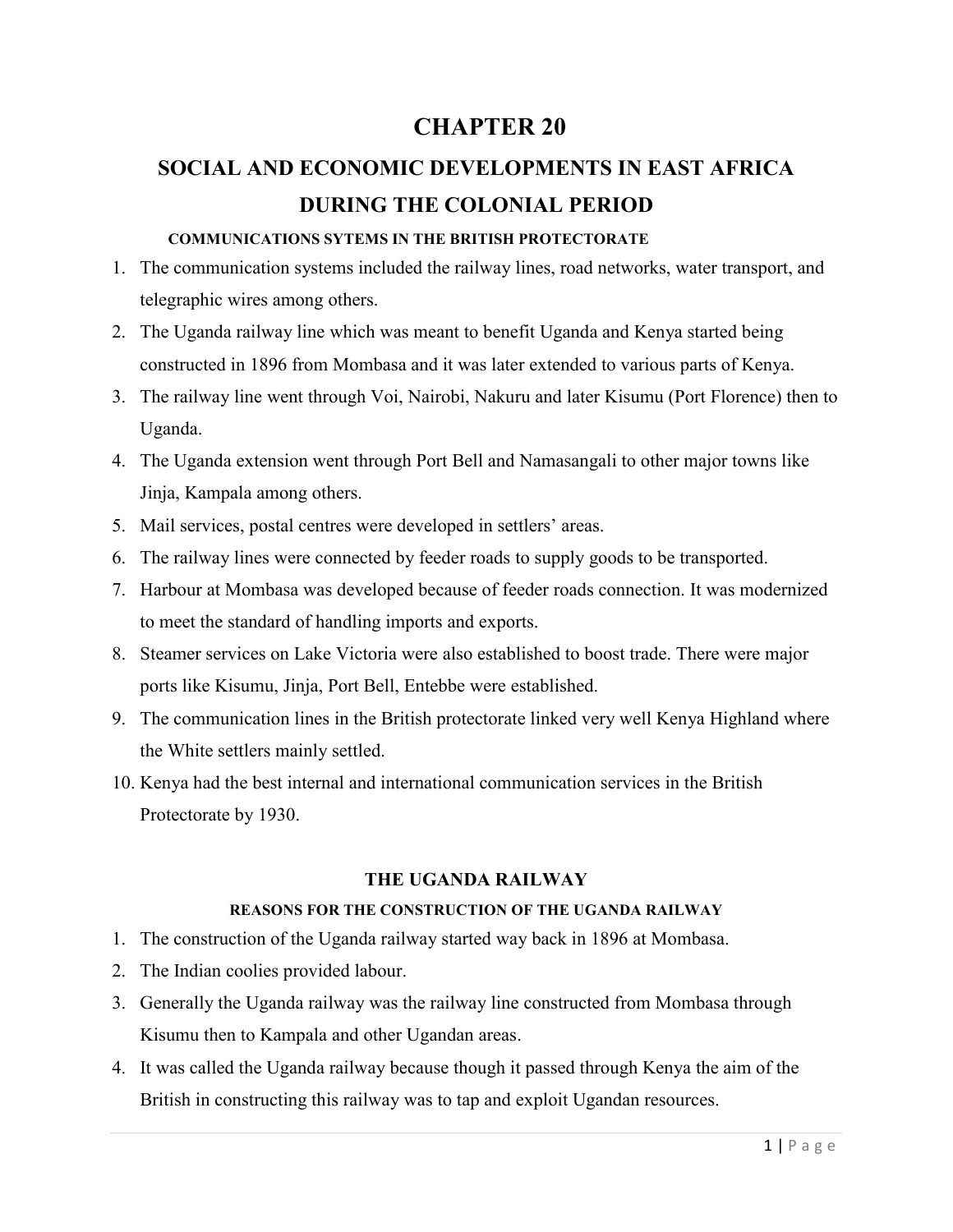- 5. The need to facilitate British imperialism into Uganda and Kenya also led to the construction of this railway.
- 6. It was constructed to provide cheap and quick transport from the coast of East Africa into Uganda.
- 7. The need to transport colonial agents, military personnel and other British officials.
- 8. It was to facilitate the ending of slave trade as with improving transport, slaves would be rendered partly useless.
- 9. The need to develop commercial activities in East Africa, that is to say trade between the two countries of Kenya and Uganda was yet another reason for the construction of the railway.
- 10. It was constructed because of the need to develop cash crop growing especially cotton, coffee, tobacco and others.
- 11. It was constructed to fulfill the policy of effective occupation as clearly put by the Berlin conference of 1884 - 1885.
- 12. It was constructed to eliminate the pending interest of other powers into Uganda especially the Sudanese or Khartoumers and probably the Egyptians.
- 13. It was constructed to make Uganda as a British colony more self-reliant. The need to maximally exploit Uganda's resources for British purposes therefore led to its construction.
- 14. The Imperial British East African Company (IBEACo) that pestered the British administration to start such ventures contributed to the construction of this railway.

### **EXTENSION OF THE UGANDA RAILWAY FROM MOMBASA IN KENYA TO PAKWACH IN UGANDA**

- 1. The construction of the Uganda railway started on  $30<sup>th</sup>$  May 1896 from Mombasa in Kenya under the supervision of Engineer George Whitehouse.
- 2. It then dragged on because the Africans were not willing to work on the project.
- 3. In 1898, the railway line was extended to Voi from Mombasa.
- 4. In June 1899, the line was extended to Nairobi to ease the movement of administrators. At Nairobi, a store was established to keep equipments.
- 5. In December 1900, the railway line reached Nakuru from where it became a little bit difficult to cross the Eastern rift valley.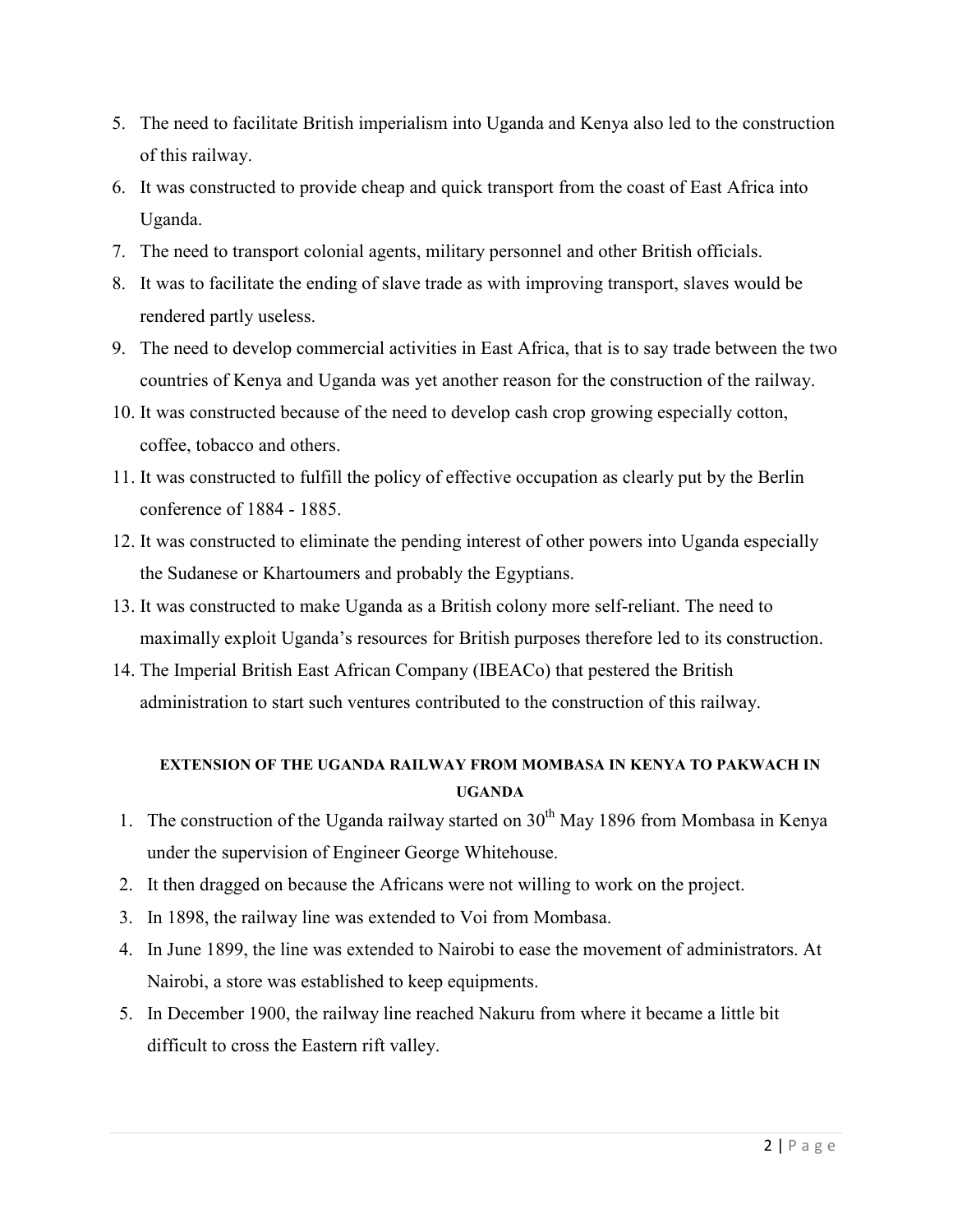- 6. In 1901, the railway line reached Port Florence (Kisumu) from Nakuru. A few weeks later the line to Uganda was opened.
- 7. In 1901, the railway line reached Port bell.
- 8. In 1912, the railway line was extended to Namasangali. This was done to encourage cotton growing and transportation of livestock.
- 9. The railway line was extended to Jinja in 1928 to encourage transportation of heavy goods like coffee and cotton to Jinja factories.
- 10. The line reached Kampala from Jinja in 1931 to help in the transportation of commodities to Jinja factories.
- 11. Meanwhile in 1928, the railway line was extended to Tororo to reduce congestion at Port Bell.
- 12. The railway line was extended to Mbale in from Tororo in 1928 to fetch coffee.
- 13. In1929, the extension reached Soroti to encourage cotton growing and to get animal products like meat, hides and skins.
- 14. In 1932, Kasese line proceeded from Kampala and it finally reached there in 1956 to transport copper and cotton to Jinja factories.
- 15. In 1965, the railway line extended to Pakwach through Mbale, Soroti, Lira and Gulu. It was extended to transport tobacco and cotton to Jinja factories.

#### **PROBLEMS ENCOUNTERED DURING THE CONSTRUCTION OF UGANDA RAILWAY**

- 1. Wild animals that threatened human life, for example at Tsavo.
- 2. Tropical diseases like malaria and sleeping sickness among others claimed very many lives of the constructors.
- 3. Harsh climatic conditions, for example heavy rains disrupted the construction in some cases.
- 4. Lack of enough manpower to handle construction work was a very big problem.
- 5. Physical features like swamps, rivers and lakes acted as barriers and provided need for more labour.
- 6. Lack of proper accommodation for the workers posed yet another big problem to the railway construction.
- 7. Hostile tribes like the Masai that constantly raided the constructors, and from the Nandi who looted the construction materials and cut off the telegraphic wires to make ornaments.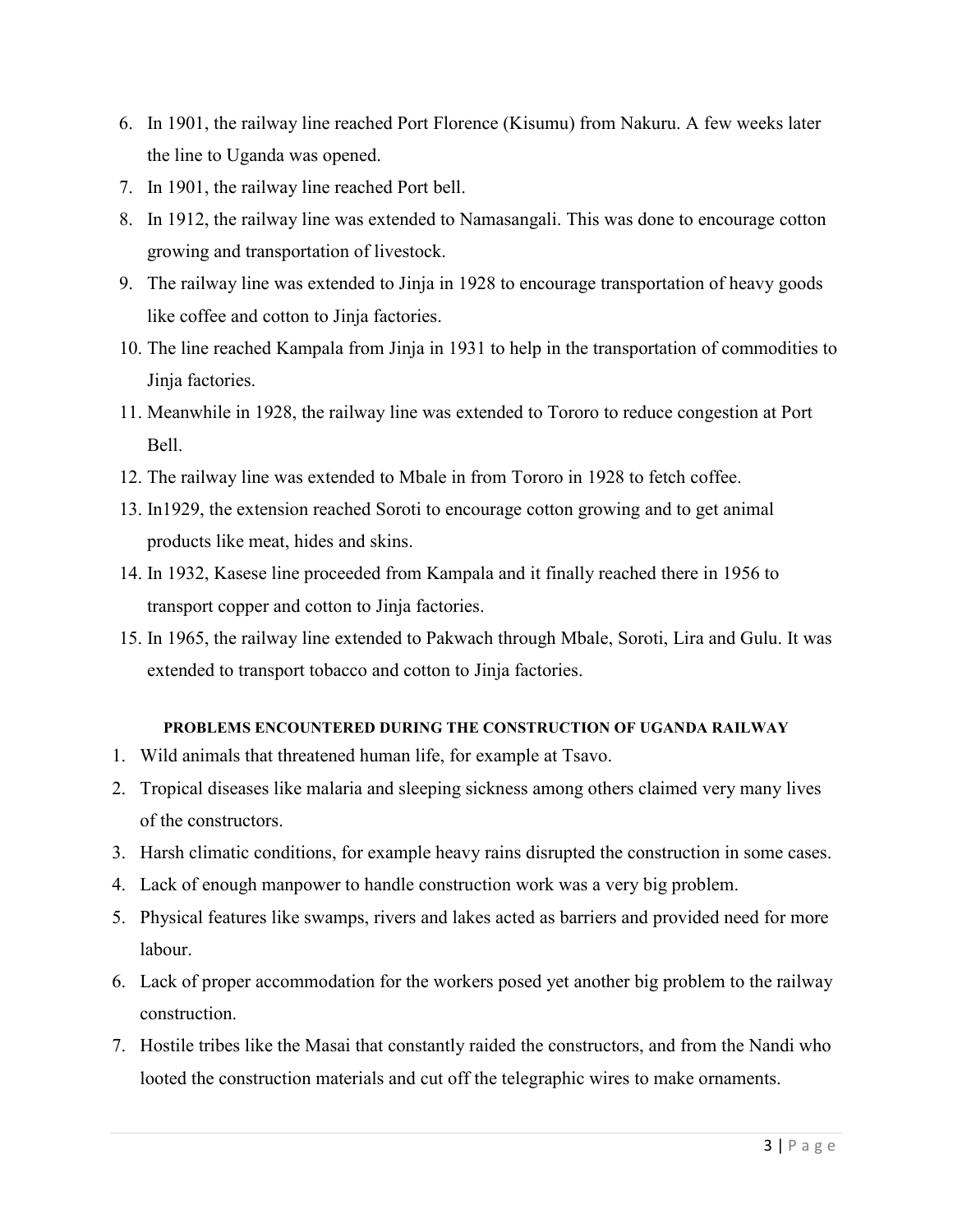- 8. Distance from their home to East Africa was great hence delaying the arrival of the materials for construction.
- 9. Lack of enough financial assistance to carry on the construction work.
- 10. Difficulty in transport and communication also became a big problem during the construction work.
- 11. Language barrier hence poor communication still remained a great problem.
- 12. Indian coolies at times never cooperated. They wasted materials and proved to be very expensive.
- 13. There was shortage of water and food for the workers.
- 14. There was low technology because all the work was done manually. This delayed the construction work.
- 15. Debate at home in the British parliament delayed the construction of the railway. It was an issue which was seriously debated upon in the British parliament for long.
- 16. There was also lack of storage facilities in the interior for the railway materials from Europe.

**Note that** most of the problems faced by the missionaries and colonialists also affected constructors of the Uganda railway.

#### **EFFECTS OF THE CONSTRUCTION OF UGANDA RAILWAY**

- 1. Transport was made easier and effective for the both the Africans and colonial administrators in their East African territories.
- 2. Employment opportunities were generated by the constructors during construction work and even after the construction.
- 3. Ugandan resources were fully exploited by the British
- 4. Development of towns, especially those the railway line had passed through like Kisumu, Nairobi among others.
- 5. Cash crop growing was developed in Uganda. This provided a basis for income generation for the people of Uganda, hence improving their economic status.
- 6. Some of the Indian coolies, who constructed the Uganda railway remained behind afterwards, and established business in Kenya.
- 7. Slave trade was easily stopped because the claimed that they were being used as transporters could no longer hold water.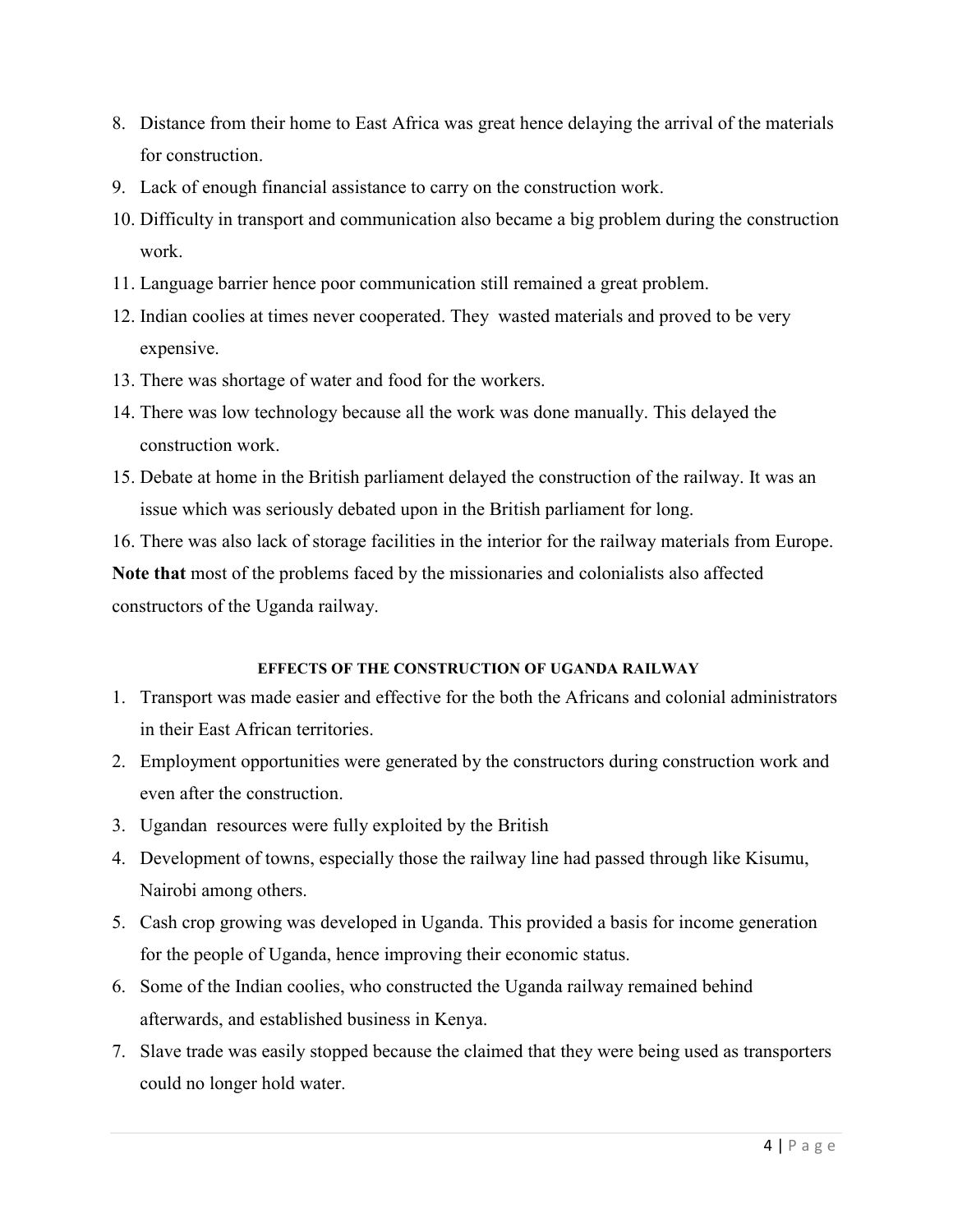- 8. It led to loss of land to those African communities that occupied the areas where the railway line had passed, for example the Nandi. No wonder they put a stiff resistance against the railway construction.
- 9. Development of road transport as feeder roads developed to link up railway stations was yet another effect, for example from 1905 to 1910 Sir Hesketh Bell constructed such roads.
- 10. It led to the influx or coming of more Asians into East Africa as traders and farmers, for example Alindina Visram.
- 11. Transportation costs were tremendously reduced as the railway transport proved too cheap.
- 12. The British colonial administration was facilitated a great deal.
- 13. After its construction, the hut tax was introduced by the British into Ugandan.
- 14. Loss of lives, for example the Nandi leader Orkoyoit was killed because he wanted to resist the railway line from passing in his area.
- 15. Many Europeans came into Uganda and East Africa as well due to cheap transport.
- 16. Christianity was easily spread into East Africa due to easy transport.
- 17. Agricultural development was realized into East Africa.

- i. Why was the Uganda railway constructed?
- ii. What were the problems encountered during the construction of the Uganda railway?
- iii. Describe the stages in the construction of the Uganda railway.
- iv. What were the effects of the construction of Uganda railway?

## **THE DEVELOPMENT OF AGRICULTURE IN EAST AFRICA 1900-1945 AGRICULTURAL DEVELOPMENT IN UGANDA DURING THE COLONIAL PERIOD**

- 1. In the first ten years of the protectorate government, the economy of Uganda depended on the British government's support as far as funding was concern.
- 2. The major export before the introduction of a number of crops was ivory.
- 3. A number of cash crops were later introduced in Uganda under the strong support of the Governor Sir Hesketh Bell and Mr. Simpson, the director of agriculture from 1915 to 1929. In 1904 K.E Borup introduced cotton.
- 4. Sir Apollo Kaggwa, Buganda's prime minister also promoted cotton growing in Buganda by making people know the value of cotton in comparison to ivory.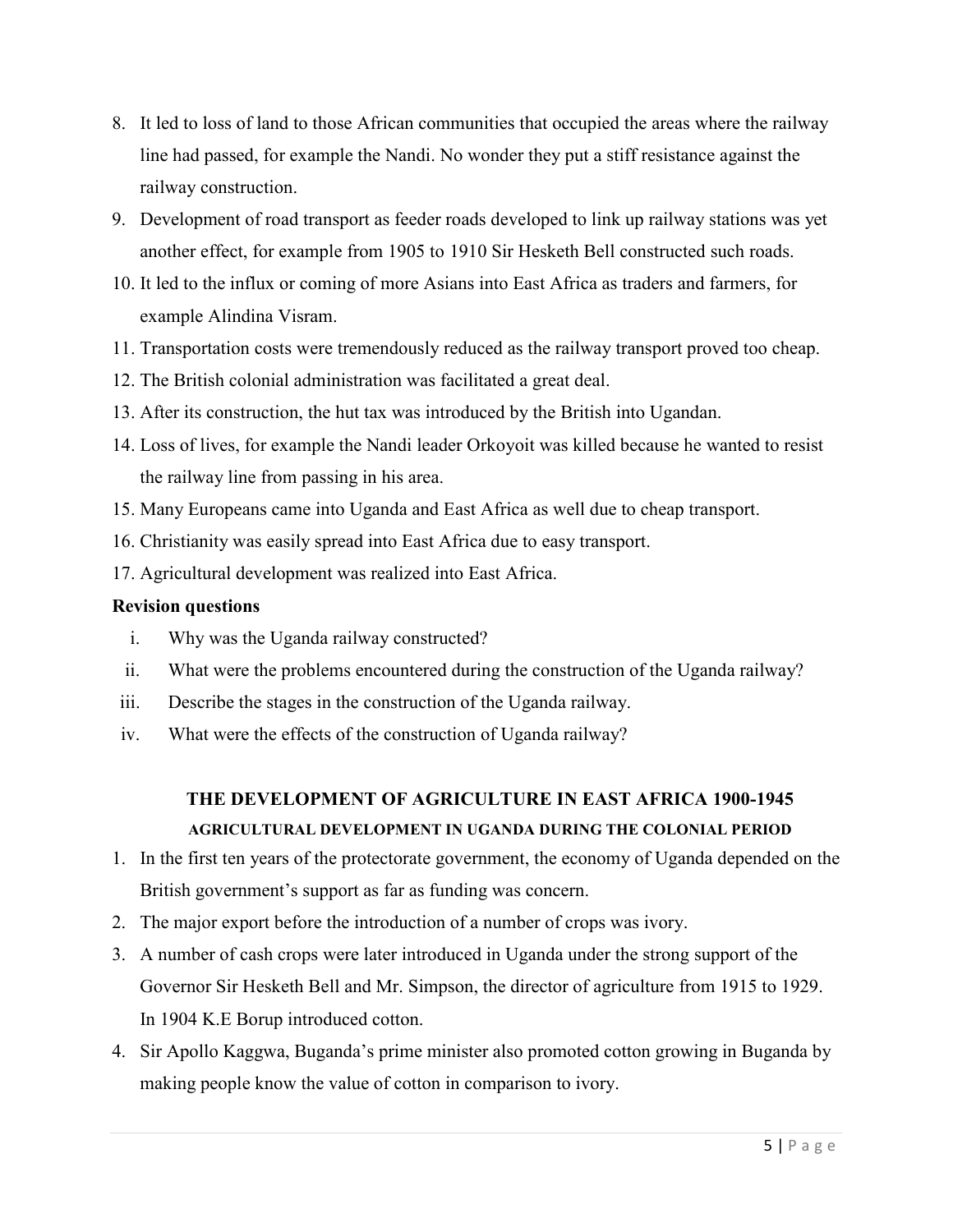- 5. The growing of cotton remained at the peasantry level up to 1914.
- 6. By 1914, cotton had become the most important export replacing ivory. It was earning about \$ 52,000 per annum.
- 7. It was one of the most important cash crops grown in Buganda and Bugishu where Mr.F Spire, the provincial Commissioner in the then Eastern province emphasized its growing.
- 8. Other crops which were later grown in Uganda during the colonial period were rubber, sugar cane, groundnuts and simsim among others.
- 9. For the smooth movement of cash crops, the Governor Sir Hesketh Bell encouraged the construction of roads.
- 10. Coffee grown by the few white settlers proved to be very successful but it was grown majorly in Buganda. Bugishu areas started growing Arabica coffee after World War I.
- 11. Hesketh also encouraged the importation of bicycles, and vehicles to ease movements and transport.
- 12. Bell also constructed the railway lines linking Kampala, Port Bell, Namasangali and Jinja in 1912.
- 13. The colonial government also encouraged many Asians to set up retail and wholesale business in Uganda.
- 14. The Asians became the main Exporters and Importers in Uganda.
- 15. The Asians also established factories, ginneries, and workshops.
- 16. A number of towns and trading centres developed near the colonial Headquarters and along communication lines.
- 17. The colonial government discouraged the whites' coming into Uganda.
- 18. Uganda therefore developed as peasantry economy.
- 19. It was not until 1940 when industrialization in processing and manufacturing sectors was set up.
- 20. There was no development of animal rearing in Uganda during the colonial period.
- 21. For agriculture to develop, schools set were supposed to have school farms where the students could carry out practical farming.

### **WHY UGANDA FAILED TO DEVELOP AS SETTLERS' COLONY AND WHY SETTLERS' FARMING FAILED IN UGANDA**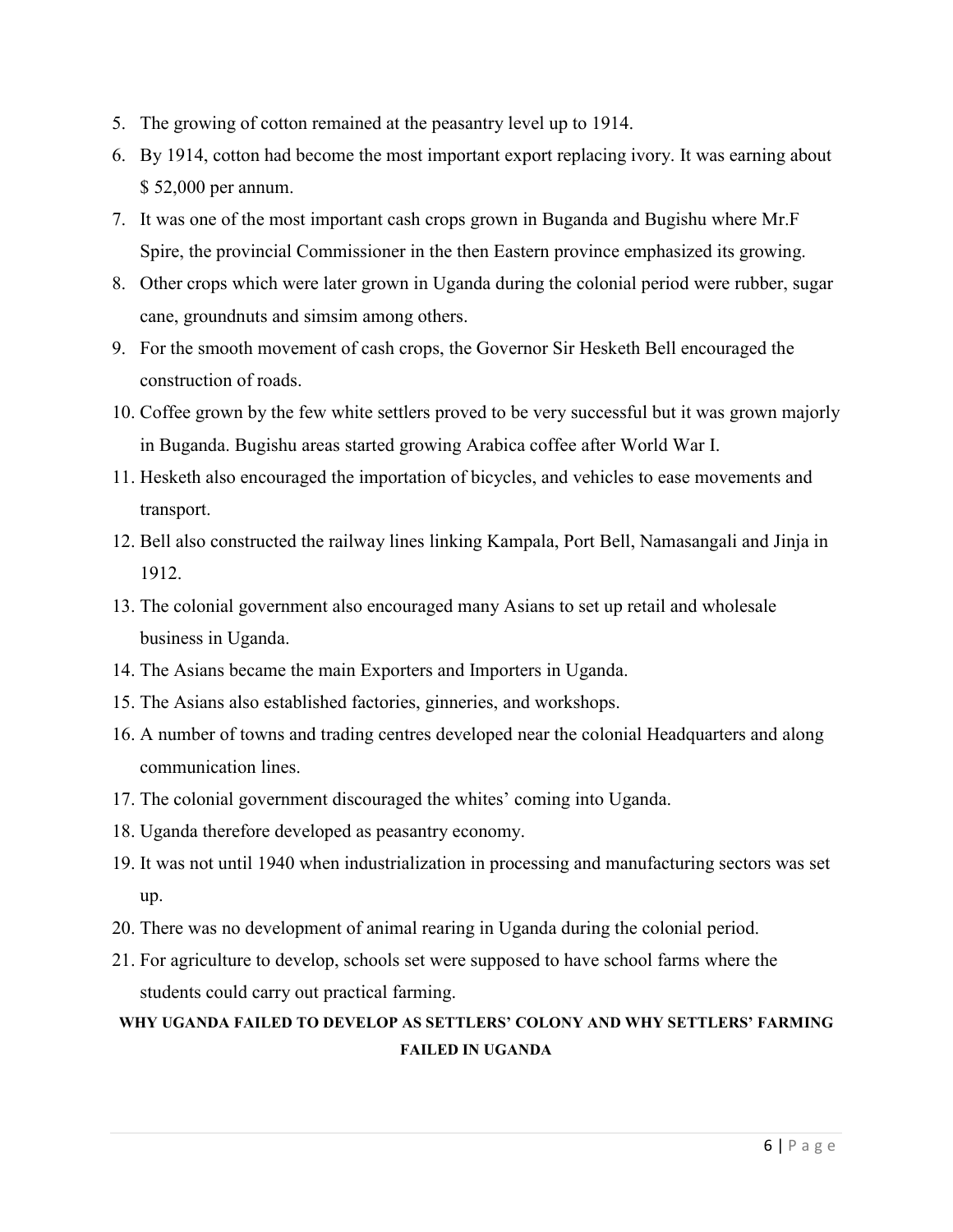- 1. Uganda had not been explored fully by the Europeans to find out its conduciveness for the white settlement.
- 2. The fear of other Europeans because of the source of the Nile River being in Uganda. they thought that war would break out among the European powers to control the Nile river source, Uganda.
- 3. After the Buganda agreement, there was no more land available for the whites. Land was divided into Mailo land and crown land and nothing remained.
- 4. Buganda Mailo land owners charged high costs for their land and hence the Europeans found it too expensive.
- 5. Suitable areas for white settlement in Uganda were inaccessible. It was not easy to get to places like Kigezi, Ankole and Tooro among others. They were very far and remote.
- 6. After the success of cotton growing in Uganda, the governor emphasized that Uganda should be a black man's country
- 7. Uganda never had a Sea route, hence it was notvery attractive and strategically unimportant.
- 8. In 1908, the colonial government restricted buying of land by Europeans.
- 9. Wrong choices of crops made by Europeans in Uganda, for example Arabic coffee had no internal demand or market in Uganda.
- 10. Most of the crops the settler grew had limited internal demand or even no market at all in Uganda, for example Rubber.
- 11. The location of Uganda geographically made production and transport costs very high.
- 12. Lack of vibrant leaders in Uganda's case like the case was for Lord Delamare in Kenya.

#### **ROLE OF ALLINDINA VISRAM IN THE ECONOMIC DEVELOPMENT OF UGANDA**

- 1. Alindina Visram was an Indian born in 1863 in India.
- 2. He came to Uganda during the construction of the Uganda railway. He was therefore one of those who emerged after the construction of the Uganda railway.
- 3. Later Alindina Visram started his own business at the coast of East Africa in Zanzibar as early as 1870.
- 4. He also participated in the Long distance trade in East Africa.
- 5. Alindina Visram later moved into the interior of East Africa and opened up business in Bagamoyo and with time also in Kampala.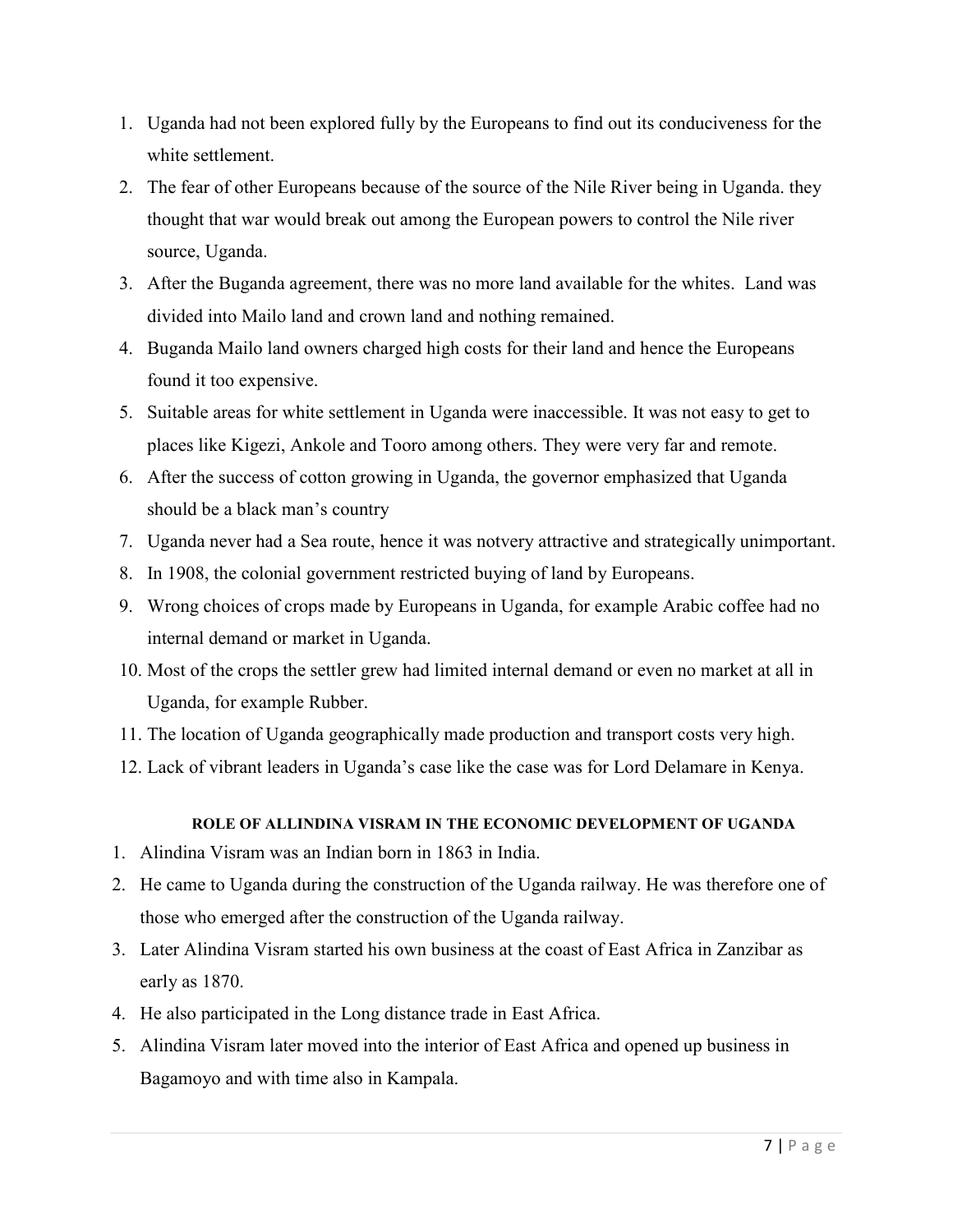- 6. After the construction of the Uganda railway, Visram set up commercial centres along the railway line.
- 7. He was the most enterprising Indian businessman of that period.
- 8. Alindina Visram gave employment to many Africans to do business for him in Kampala and Jinja.
- 9. He started his trade in ivory and he became the major exporter of ivory in Uganda.
- 10. He organised trade caravans between Uganda and the coast of East Africa.
- 11. Visram bought produce from African farmers, for example he bought cotton, coffee and tobacco among others for export.
- 12. He also built cotton ginneries in Uganda especially in Kampala to process cotton.
- 13. Alindina Visram acquired a lot of wealth and opened up workshops, sawmills, and soda factories in Uganda.
- 14. He opened up oil mines and had oil establishment plants.
- 15. He lent out money to other African and Indian traders in East Africa to allow them participate in business.
- 16. It was Alindina Visram who opened up the first powerful shop in Kampala.
- 17. He was generous and he gave out donations to religious organizations.
- 18. Alindina Visram's influence in Uganda earned him a lot of respect and many streets in Kampala and Jinja were named after him.
- 19. Visram died a powerful man in 1916.

#### **ROLE OF SIR HESKETH BELL IN THE HISTORY OF UGANDA**

- 1. Sir Hesketh Bell was the first special commissioner of the protectorate government in Uganda in 1905.
- 2. He was made the first Governor of the colonial government in Uganda in 1907.
- 3. As a governor, Sir Hesketh Bell developed small scale farming in Uganda.
- 4. It was Hesketh Bell who improved on cotton growing in Uganda as a cash crop.
- 5. In 1908, he passed the Uganda cotton law which implemented cotton growing scheme.
- 6. Bell contributed to the development of textile industries in Britain that exported cloth to the Africans.
- 7. Hesketh Bell established cotton ginneries to improve the quality of cotton.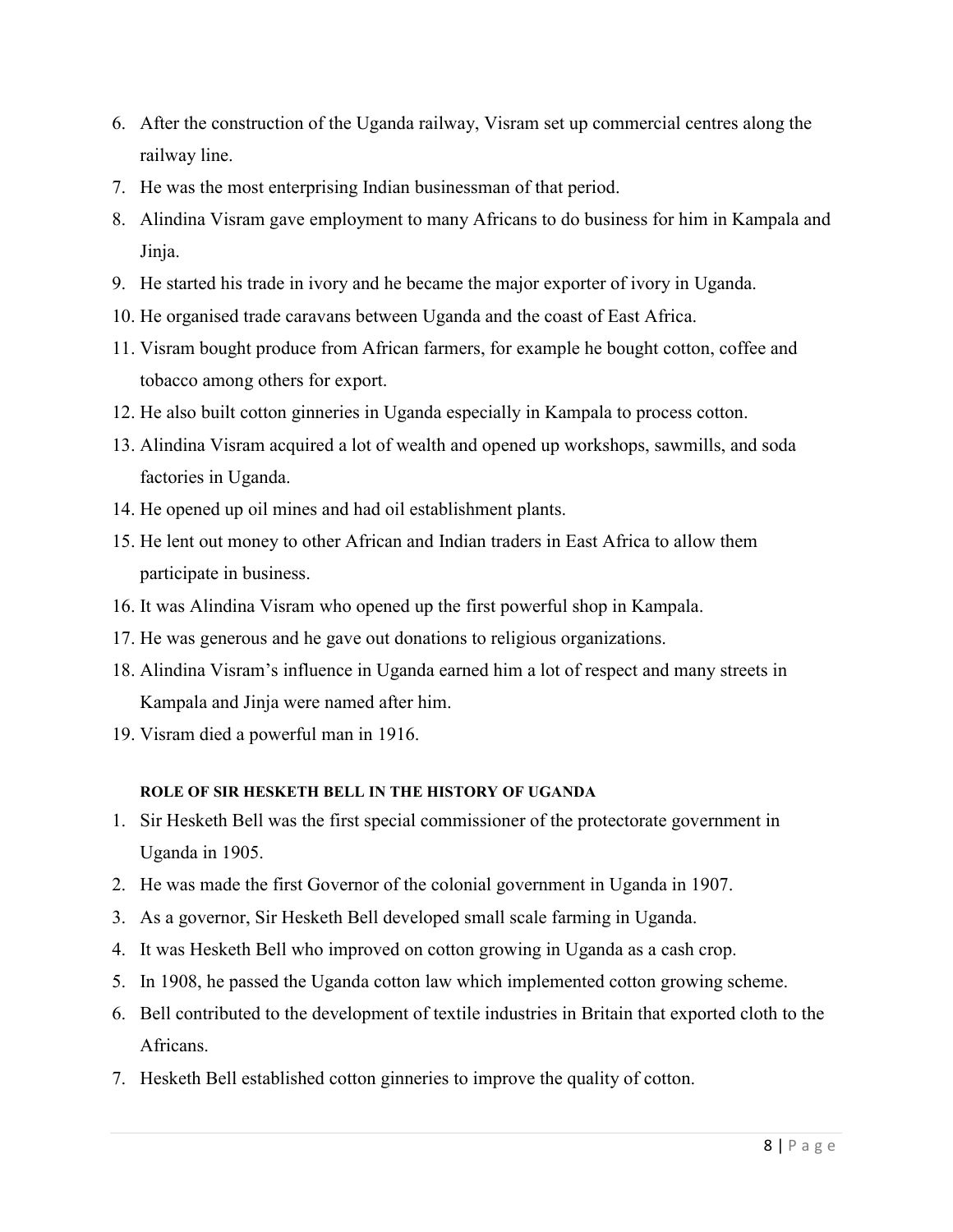- 8. He encouraged the growing of other crops such as rubber, sugar cane, groundnuts and simsim.
- 9. It was Sir Hesketh Bell who encouraged the growing of Robusta coffee and Arabica coffee in Buganda and Bugishu respectively.
- 10. Bell improved on transport and communication systems in Uganda for the smooth movement of cash crops. Railway lines and roads were constructed. By 1912, Uganda had the best road networks in East Africa.
- 11. He extended the railway line between Jinja, Kampala, and Port Bell and to the Eastern part of Uganda. This was done to develop cash crop growing like coffee and cotton.
- 12. He also encouraged the importation of vehicles and bicycles to ease transportation of agricultural produce.
- 13. Hesketh Bell contributed to the development of towns, trading centres especially along the communication and transport lines in Uganda.
- 14. He is remembered for his role of increasing on trading activities in various parts of Uganda. Many traders from outside were attracted to Uganda.
- 15. When there was an outbreak of Tse tse flies around the shores of Lake Victoria, Bell transferred all the people from those areas in 1907.
- 16. It was Hesketh Bell who introduced the Hut and Gun tax. He was able to raise a lot of revenue from them.
- 17. Sir Charles Eliot had suggested that white settlement should be encouraged in Uganda but Sir Hesketh Bell rejected that idea, hence saving Uganda from white settlement and from developing as settlers' colony.

- i. Describe the development of agriculture in Uganda during the colonial time.
- ii. Why did settler farming fail in Uganda?
- iii. Why didn't Uganda develop as settlers' colony?
- iv. What role did the following play in the economic development of Uganda? a) Alindina Visram b) Sir Hesketh Bell.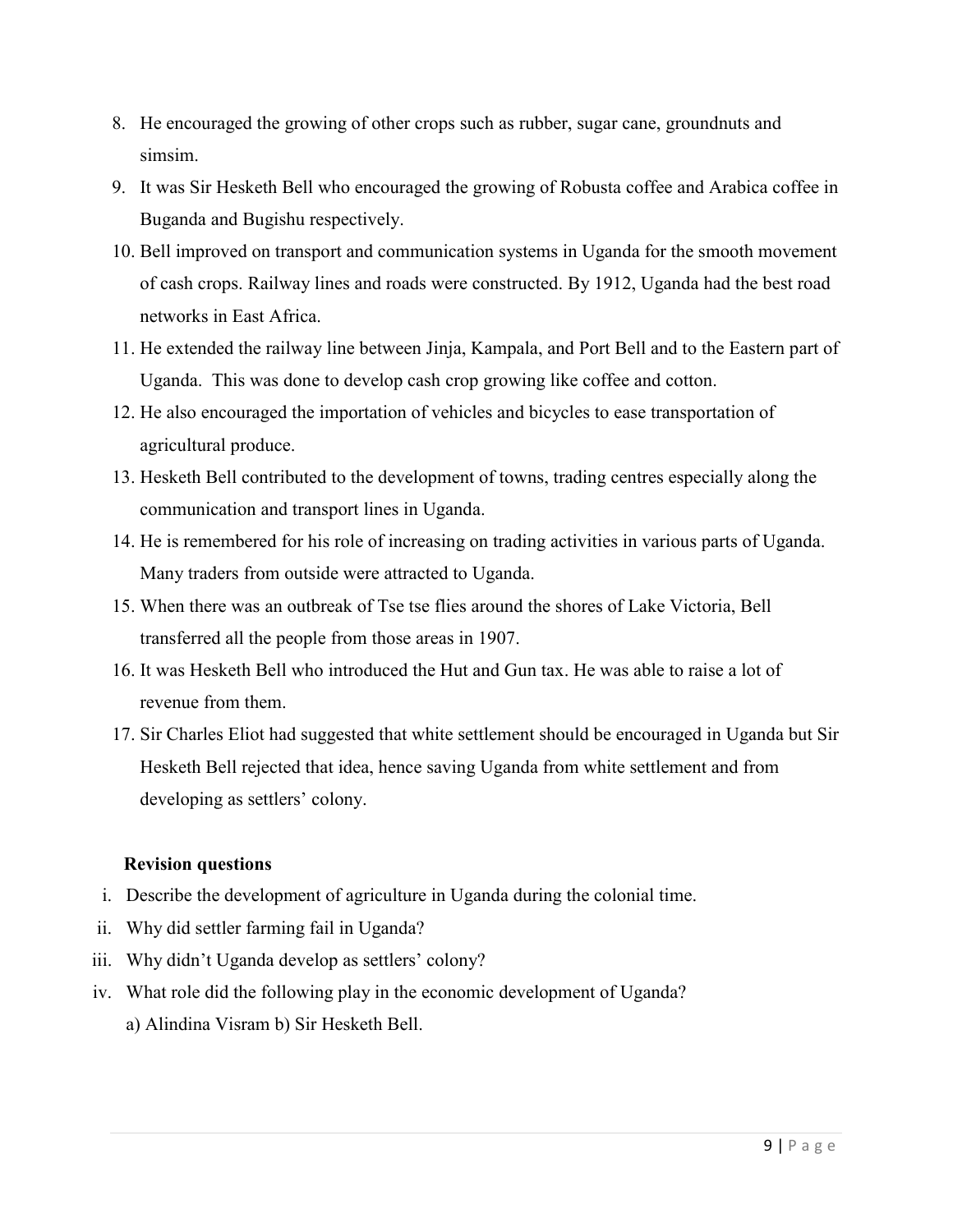#### **AGRICULTURAL DEVELOPMENT IN TANGANYIKA DURING COLONIAL PERIOD**

- 1. Agricultural practices in Tanganyika were done by both Africans and Europeans.
- 2. Cotton growing was carried out around Rufigi and it was prospering.
- 3. The German white settlers grew cotton in Usukuma province and they got a lot of money from it.
- 4. The Germans white settlers were also able to grow cotton in the coastal areas with the assistance of labour got from the Africans.
- 5. The growing of coffee was first done by the German settlers but later the Africans picked interest in growing. They grew it around the areas of Bukoba and Kilimanjaro.
- 6. In Bukoba areas, the Africans grew Robusta coffee while in Kilimanjaro areas they grew Arabica coffee.
- 7. The Natives in Tanganyika formed an association to promote coffee growing in Chagga land and Kilimanjaro districts, for example Kilimanjaro Native Association.
- 8. The growing of coffee was encouraged the more after World War I. This helped in the raising of revenue to restructure Tanganyika.
- 9. The growing of rubber was experimented in the Districts of Tanga and Morogoro.
- 10. Rubber was more profitable and the Africans were also encouraged to collect wild rubber from the forests from wild rubber trees.
- 11. Large scale rubber plantations and production were later developed by the German government by 1912.
- 12. Sisal production increased especially in the coastal areas. The demand for sisal had also increased. More sisal farms developed around Morogoro and Tabora.
- 13. New cash crops like tea and sugar cane were introduced after 1930.
- 14. Groundnuts were also grown with time.
- 15. In the hills of Kilimanjaro, wheat growing was also tried.

#### **EFFECTS OF CASH CROP GROWING IN TANGANYIKA**

- 1. Africans who participated in cash crop growing got a lot of money and became rich. In the process they started enjoying better.
- 2. Some Africans also got jobs as they supplied labour in the white farms. They also got a lot of money.
- 3. Tanganyika was linked to western capitalism as a result of cash crop growing.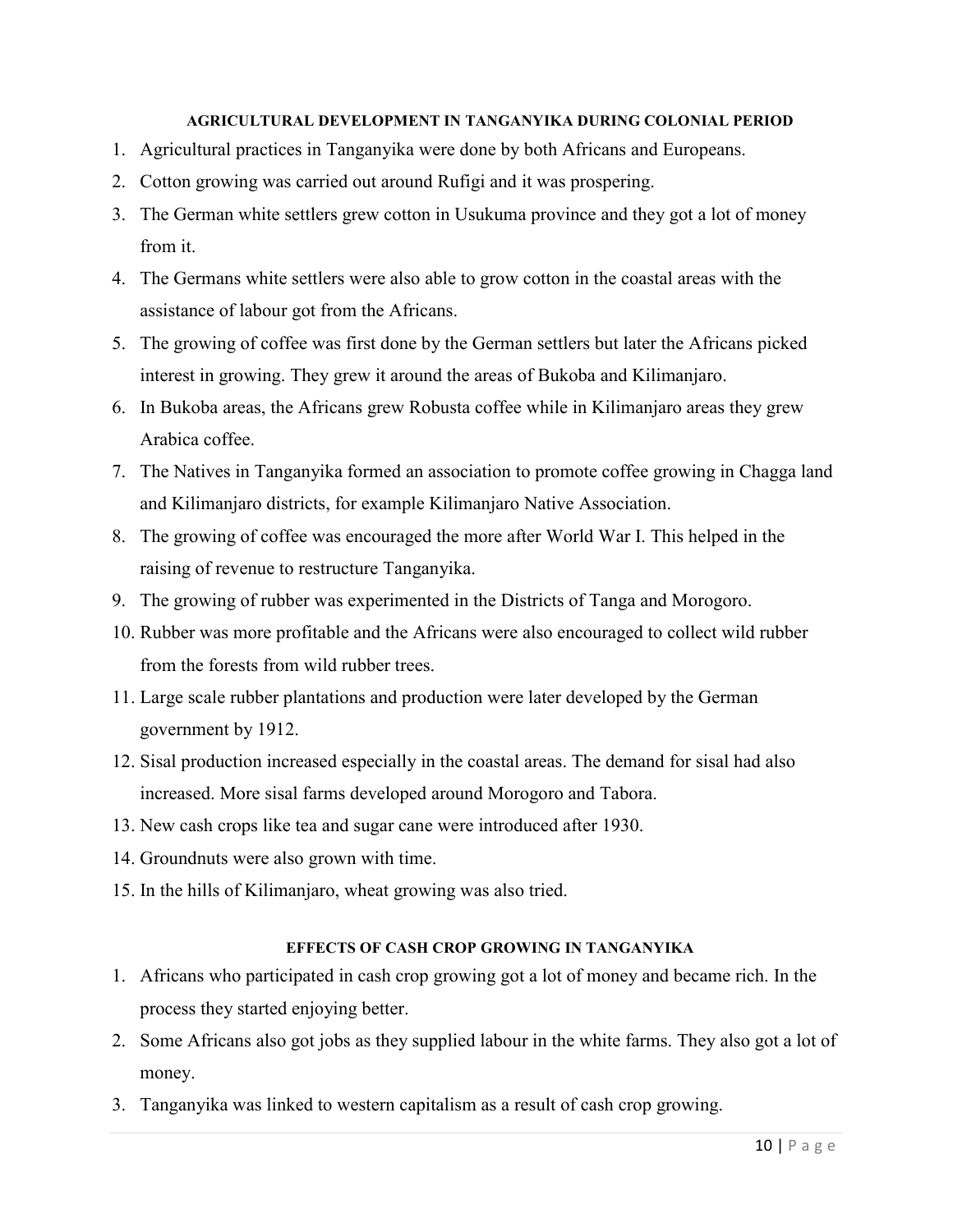- 4. While in some cases the Africans were forced to provide labour to the German farms. This later sparked off wars like the Maji Maji rebellion.
- 5. There was a serious decline in food crop production as Africans concentrated in cash crop growing to get money. Famine therefore broke out.
- 6. Africans were able to form Associations to help market their crops, for example Kilimanjaro Native Association.
- 7. Some of the farmers' Associations were changed into Political parties to demand for independence.
- 8. The white settlers grabbed African land to open up plantations and Africans were left landless.
- 9. Infrastructural development took place, for example the railway lines were constructed to promote production of raw materials.
- 10. The exportation of agricultural produce also increased in Tanganyika.
- 11. Processing industries were established to process agricultural produce.
- 12. Cash crop production led to the coming of more Europeans into Tanganyika to participate in their growing.

- i. Describe the development of agriculture in Tanganyika during the colonial period.
- ii. What were the effects of cash crop growing upon the people of Tanganyika?

#### **AGRICULTURAL DEVELOPMENT IN KENYA (1900-1945)**

- 1. Agriculture in Kenya was developed by the white settlers and they developed it majorly in the Kenya highland.
- 2. It was Lord Delamare, a very active progressive farmer who supported the development of agriculture in Kenya, for example he gave loans to farmers to develop farming.
- 3. The first crop production to be encouraged was potato growing.
- 4. There was the introduction of wheat growing in the areas of Njoro.
- 5. In 1908 Delamare established wheat milling company to promote wheat growing.
- 6. In addition, other crops like tea, coffee and maize were grown.
- 7. There was the experimentation of animal rearing, for example pigs, sheep, and cattle were imported for commercial rearing but it failed because of East coast fever, an animal disease.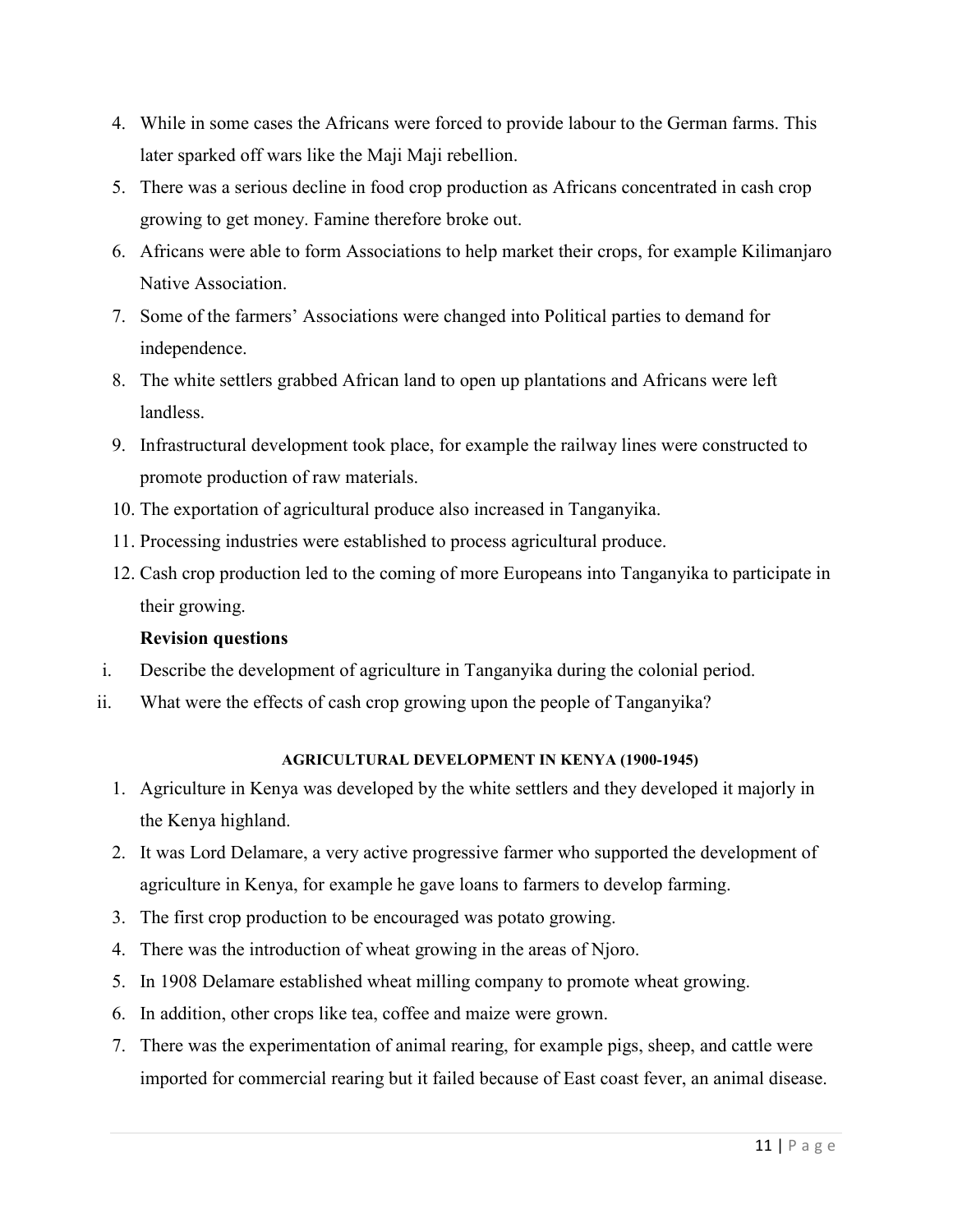- 8. To improve on animal farming and their resistance, Delamare tried cross breeding of the exotic cattle and local ones.
- 9. The growing of sisal was tried in 1904 in Thika areas and it was successful.
- 10. At the coast of Kenya, rubber growing was tried and it picked up.
- 11. In Kericho and Limuru, tea growing was introduced.
- 12. There was introduction of the growing of vegetables like cabbages, tomatoes, carrots and lettuce among others.
- 13. Maize production on a large scale was encouraged among the Africans. In 1920 the colonial government encouraged its production.
- 14. Cotton production was developed in Nyanza province in 1906.
- 15. The Christian missionaries introduced coffee growing in 1908.
- 16. Fruits were also grown in the main hills around.
- 17. In the highland of Kenya, pyrethrum growing was developed in 1it was majorly the Africans who provided cheap labour.
- 18. Land was also grabbed from among the Africans especially among the Masai and Nandi to promote and develop agriculture.

#### **WHY KENYA DEVELOPED AS A WHITE SETTLERS' COLONY**

- 1. From 1890's onwards the number of European settlers in Kenya increased.
- 2. The settlers came from South Africa, Austria, New Zealand and other places. Among them was a recognized settler, Lord Delamare.
- 3. The settlers introduced large plantations into Kenya such that at the end Kenya developed into a settler colony in East Africa. Such a development resulted from:
- 4. First and foremost, the number of Europeans had already tremendously or greatly increased in Kenya, hence it was easier to set up a settlers' colony in Kenya.
- 5. Reports made by earlier missionaries and explorers exposed the economic potentials in Kenya, hence it had to be developed into a settlers' colony.
- 6. Africans in Kenya never took seriously the courage to invest heavily in commercial farming. This therefore greatly encouraged the Europeans to establish a settlers' colony in Kenya.
- 7. The wonderful climatic conditions in Kenya more especially around the Kenyan highland that was famous for their cool climate attracted white settlers.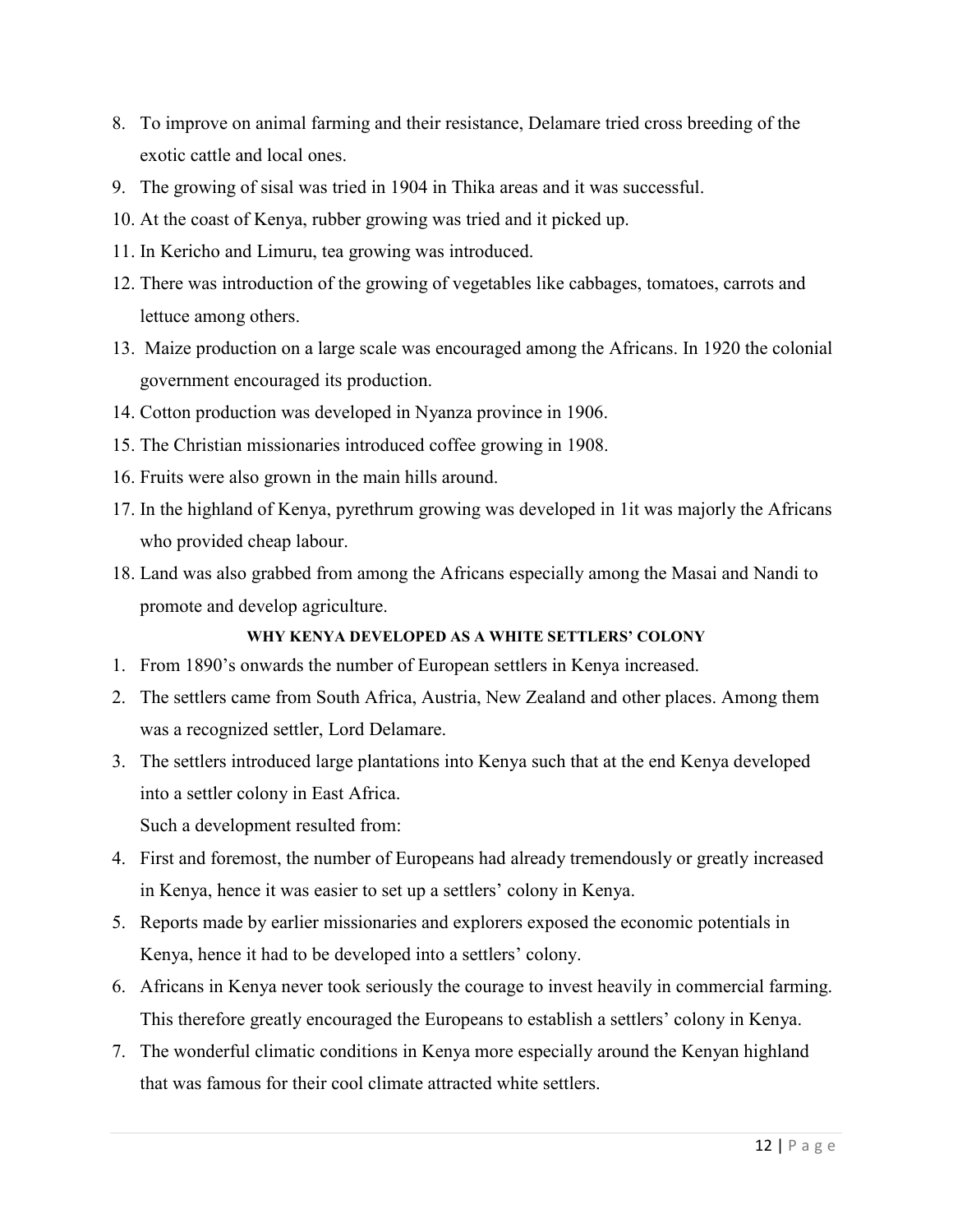- 8. In Kenya, unlike in Uganda there were no serious centralized states that could heavily resist the proposal of a settlers' colony.
- 9. In areas like Kenya High lands, there were very few people living there, hence this facilitated the settlement of the whites.
- 10. The inspiration and courage given to the Europeans by administrators like Charles Elliot who encouraged more whites to come to Kenya in big number.
- 11. Africans in Kenya gave more attention to pastoralism hence Kenya was more viable and unexploited in terms of plantation fanning hence leading to the establishment of settlers' colony.
- 12. The strategic importance of Kenya than, say Uganda could not be neglected. Kenya had Sea ports like Mombasa suitable for ship landing.
- 13. The declaration by the Devonshire white paper that gave Europeans an upper hand in Kenya's politics and economy made Kenya to develop as settlers' colony.
- 14. The construction of the Uganda railway that passed through Kenya provided cheap transport.
- 15. Many Kenyan tribes were nomadic and hence this availed more land opportunities for European settlers.
- 16. Discovery of minerals else where in Africa. This was true for South Africa where minerals were discovered between 1867 and 1889. It made settlers hoped for such mineral opportunities in Kenya, hence the establishment of settlers' colony.
- 17. Availability of cheap labour that would be got from the Kenyans encouraged a settlers' colony in Kenya.
- 18. The changing of Kenya's capital from Mombasa to Nairobi in 1907 increased the impetus interest for European activities within Kenya, hence the establishment of settlers' colony with in Kenya.
- 19. Land was being sold very cheaply in Kenya and it became very easy for the white settlers to acquire it.

#### **CHALLENGES AND PROBLEMS FACED BY THE WHITE SETTLERS IN KENYA**

1. Lack of capital to fully develop plantation farming in Kenya.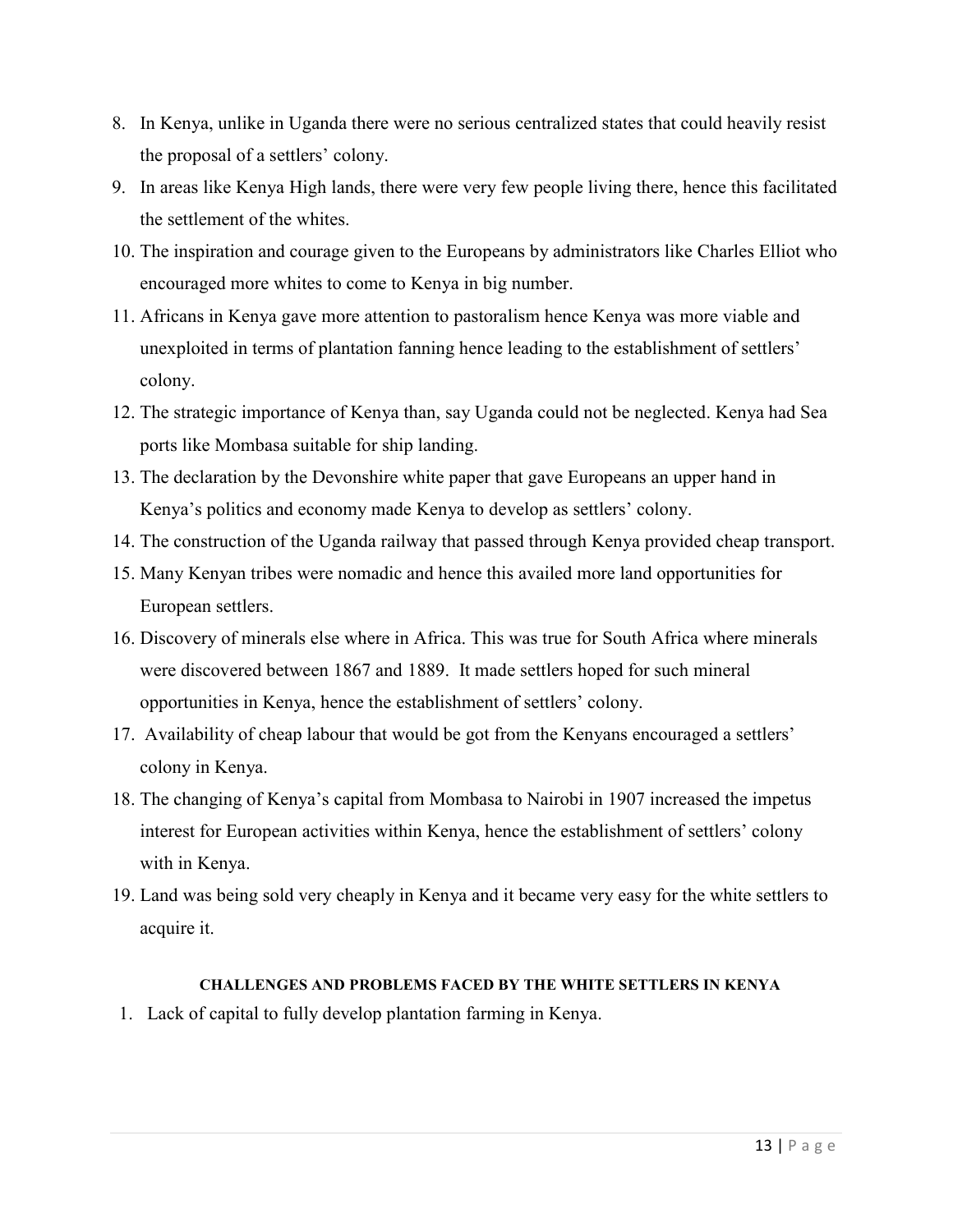- 2. Activities and events in Europe, for example the European economic depression or economic decay that befell Europe immediately after World War I limited the scope of European investment.
- 3. Some of Kenyan land was infertile apart from the Highland areas; hence this required use of manures which were very expensive.
- 4. Conflicts over land from the Africans also discouraged the whites from acquiring land in Kenya.
- 5. The Highland areas too required heavy machines to prepare and, thus the farming became expensive.
- 6. There was poor road network that led to difficulty in transportation of agricultural out put and produce.
- 7. It was not easy to establish which crops to be grown; hence a lot of resources were spent on experimentation.
- 8. A number of crops grown by the settlers needed too much area of land; take the case of rubber and tea. Therefore, it was not easy to acquire the large tracks of land needed by such crops.
- 9. Constant raids from the Kenyan natives over basic necessities like food discouraged the white settlers.
- 10. Tropical diseases affected the settlers greatly. Many lost their lives while in Kenya; as a result others were discouraged.
- 11. Language barrier was yet another problem that the white settlers suffered from in Kenya.
- 12. Pests and diseases of crops like rust that affected yields of wheat affected the white settlers' farming.

#### **IMPORTANCE OF LORD DELAMARE IN THE ECONOMIC DEVELOPMENT OF KENYA**

- 1. Lord Delamare's real name was Hugh Cholmondeley.
- 2. He was a typical aristocrat, a man from the highest class, a radical and hot tempered.
- 3. Lord Delamare first came to Kenya on a hunting expedition in 1897 and returned in 1903.
- 4. He was attracted to Kenya because of its potential or wealth and it was very conducive for white settlement.
- 5. Lord Delamare is believed to have come from South Africa.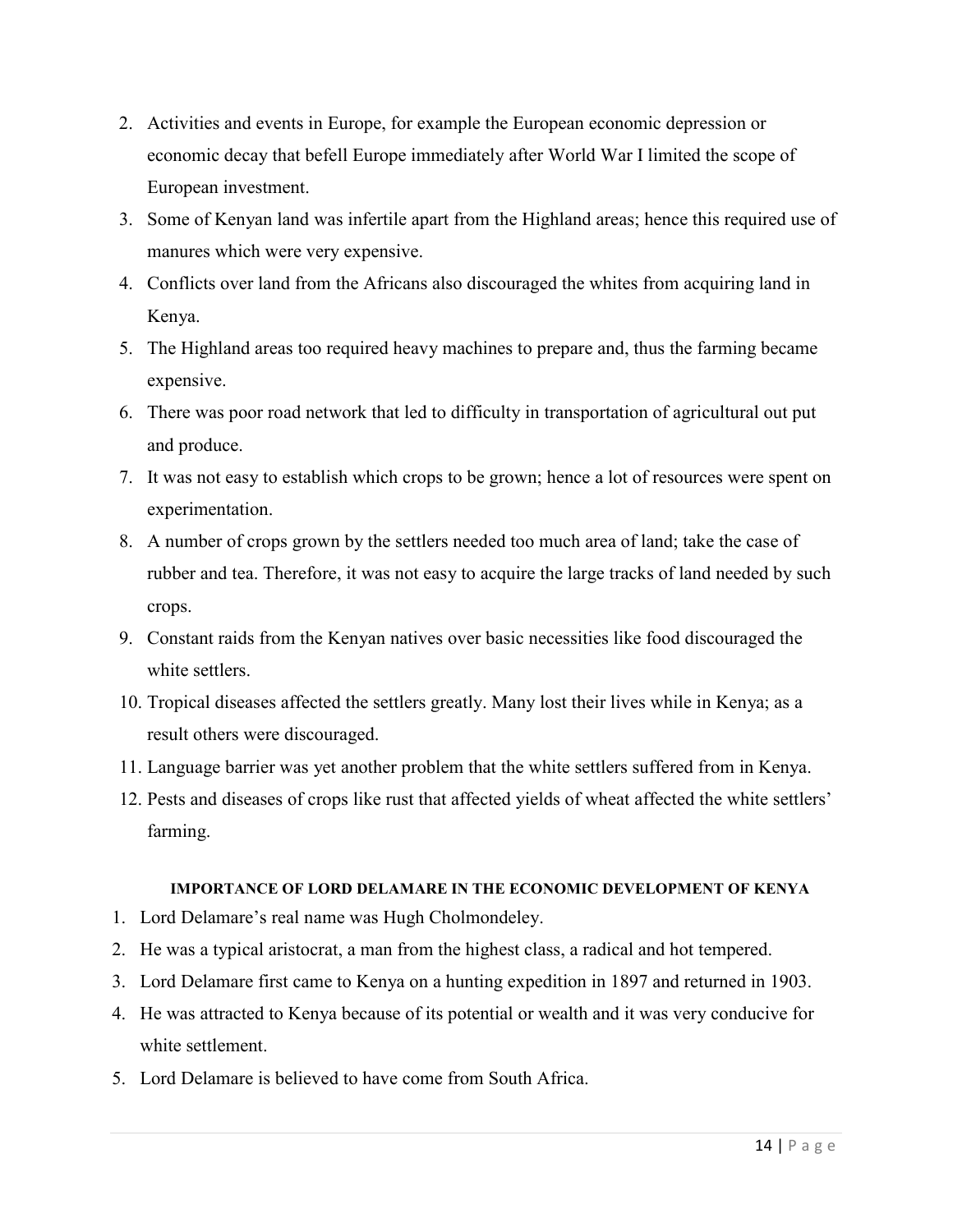- 6. He became interested in making Kenya white settlers colony. He was therefore white settlers' product.
- 7. Lord Delamare later became influential and a spokesman for the white settlers.
- 8. The white settlers under the influence of Lord Delamare formed an association called Planters and farmers association to promote agriculture in Kenya.
- 9. Delamare got plenty of land at Njoro and around Lake Elementieta for the white settlement farming.
- 10. It was Lord Delamare who experimented wheat farming in Kenya for the first time.
- 11. Through research, Lord Delamare controlled the "rust" disease which affected wheat farming.
- 12. It was Lord Delamare who formed Unga Limited to start milling wheat in Kenya.
- 13. He also carried out experiments on commercial cattle keeping in Kenya.
- 14. Lord Delamare carried out cross breeding for exotic and local cattle to increase their resistance against tropical diseases.
- 15. In 1923 Lord Delamare introduced diary farming in Kenya for the production of milk for sale.
- 16. He was instrumental in the importation of pigs, sheep and more cattle but the projects did not take off due to the outbreak of East coast fever.
- 17. Lord Delamare introduced many cash crops in Kenya, for example tea, maize, sisal and coffee among others.
- 18. He offered loans to other farmers to grow tea and sisal.
- 19. Lord Delamare convinced the colonial government to force Africans to offer labour in white farms.
- 20. It was Lord Delamare who excluded the Asians from settling in Kenya highlands.
- 21. Lord Delamare introduced law called the "Master-servants ordinance" of 1906 where the whites acted as masters and Africans as slaves.
- 22. The ordinance made the African interests inferior to those of the Europeans.
- 23. Lord Delamare was very active in settler politics and he led the European settlers' delegation to the Devonshire discussion that led to the signing of the 1923 Devonshire white paper.
- 24. Lord Delamare provided good leadership to all the settlers in Kenya until the signing of the Devonshire White Paper in 1923.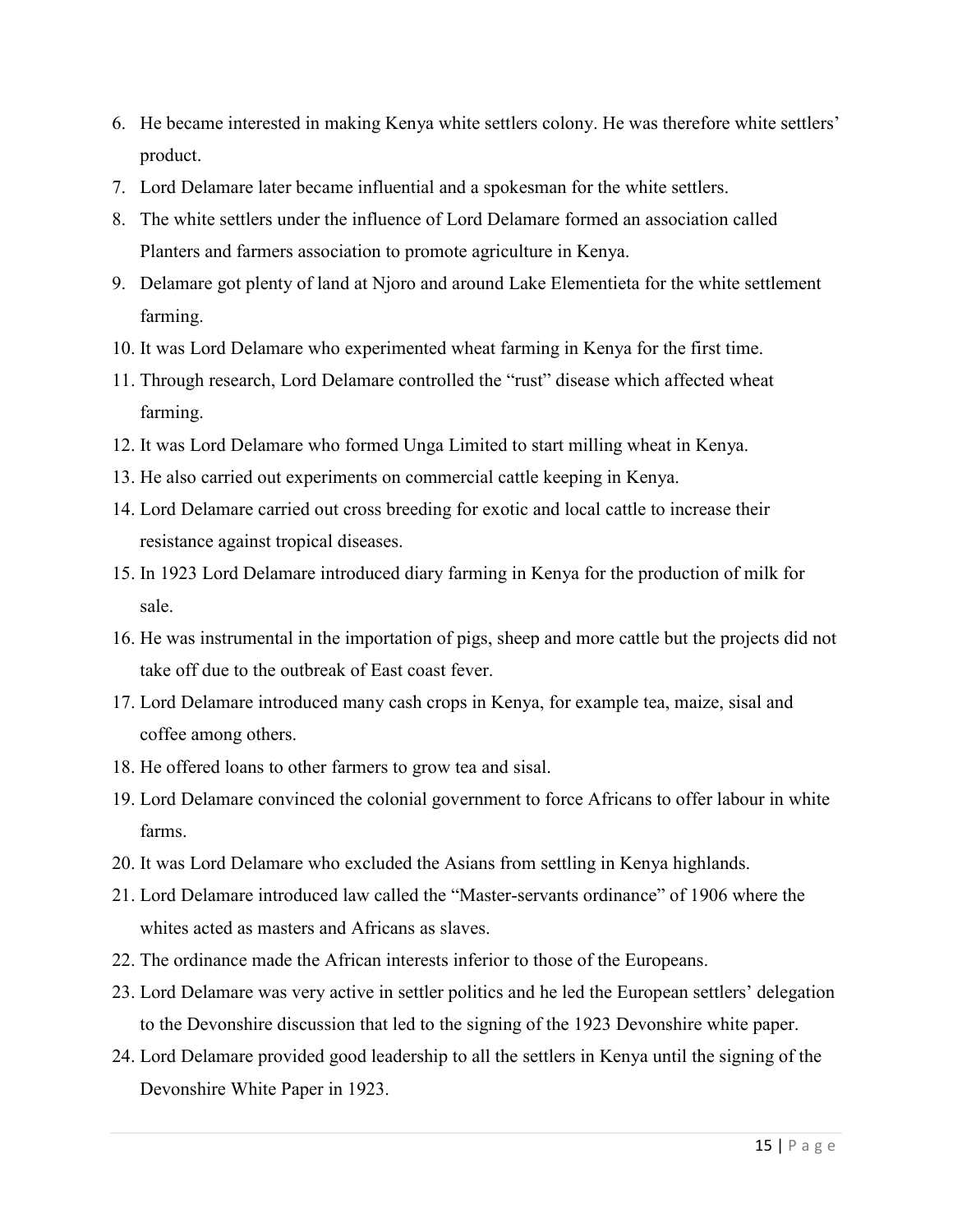- 25. He died in 1931 during the economic depression having played a very important role in agricultural development in Kenya.
- 26. However, Lord Delamare is remembered as the father of modern farming in Kenya.

#### **EFFECTS OF WHITE SETTLEMENTAND WHITE FARMING IN KENYA**

- 1. The effects were both positive and negative.
- 2. Others were political, social and economic in nature.
- 3. Better roads were constructed hence improving communication in Kenya.
- 4. Modern farming methods were introduced into Kenya by the white settlers.
- 5. There was improvement in science and technology within Kenya.
- 6. Commercial farming was introduced in Kenya.
- 7. Africans lost their most valuable lands to the white settlers.
- 8. It led to discovery of minerals by the Europeans, for example in 1931; gold was discovered at Kakamega province.
- 9. Kenyans were able to transform themselves from subsistence farming to large scale farming.
- 10. Africans got revenue farming which increased their standards of living.
- 11. Animals of high breed were introduced into Kenya by the white settlers, for example exotic sheep and cows.
- 12. More land was put into utilization hence this improved and increased Agricultural out put.
- 13. The Economy of Kenya landed entirely into the hands of the Europeans.
- 14. The value of land in Kenya greatly increased as they were highly demanded for farming.
- 15. The colonial government was able to tighten its control over Kenya with the money generated from agriculture.
- 16. It resulted into forced labour and other related issues in Kenya which later led to the Mau-Mau rebellion.
- 17. It encouraged more Europeans to come into Kenya.
- 18. As more whites came, conflicts arose between Europeans and Asians in Kenya.
- 19. Social services like health centres and schools were constructed in Kenya.
- 20. Africans were enslaved by the Europeans in their farms, homesteads and so on.
- 21. Some Africans got gainful jobs within the British government and European farms.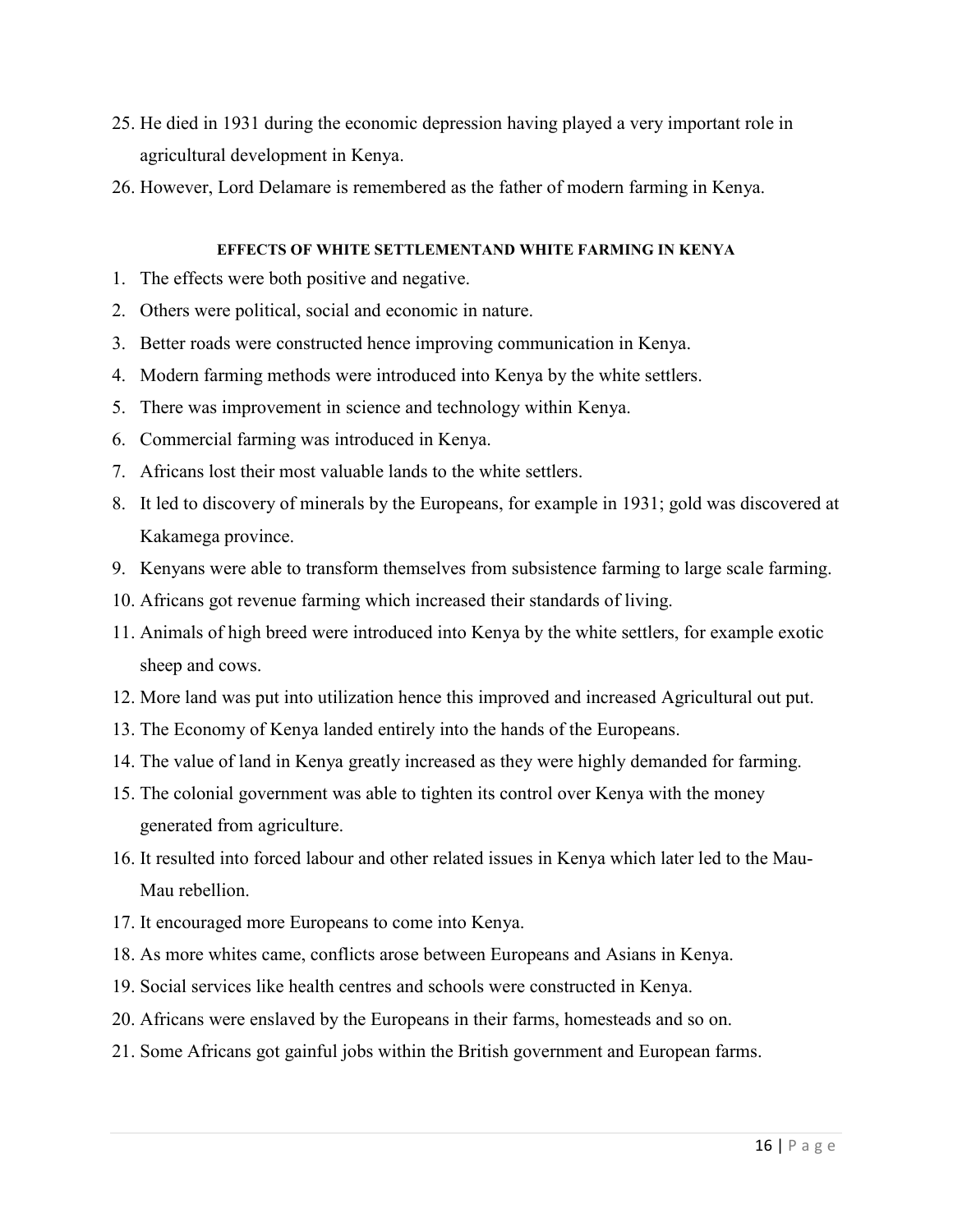- 22. Kenya became industrialized as a number of industries sprang up to process agricultural products.
- 23. It fostered the growth of nationalism in Kenya as the Kenyans saw their country landing into the hands of Europeans.

- i. Describe the development of agriculture in Kenya during the colonial period.
- ii. Why was Kenya developed into a white settler colony?
- iii. What challenges did the white settlers face in Kenya?
- iv. Describe the significance of Lord Delamare in the economic development of Kenya.
- v. Of what impact was the introduction of white settlement in Kenya?
- vi. What were the effects of white farming in Kenya?

### **THE DEVELOPMENT OF EDUCATION IN UGANDA**

#### **HOW EDUCATION WAS DEVELOPED IN UGANDA DURING THE COLONIAL PERIOD**

- 1. Education is the process by which mankind prepares his members for life in a society. It is the imparting of knowledge, skills and values to an individual.
- 2. It can be formal, informal and non formal. Education is carried out by the parents, teachers, peer groups and the general public.
- 3. Education is one of the most important aspects of human resource development and national development politically, economically and socially.
- 4. In Uganda it began in the hands of the Christian missionaries as formal education where they built schools to cater for the children of their converts.
- 5. The Christian missionaries had the major aim of preaching the word of God.
- 6. Schools were built alongside churches.
- 7. In their approach, the missionaries mainly taught the Africans literacy and numbers. They were basically called 3Rs, that is to say Reading, Writing and Arithmetic.
- 8. Those who acquired the 3Rs would be secretaries, interpreters for the colonialists and catechists.
- 9. The major purpose of formal education was to create literate class that would assist in the implementation of colonial policies.
- 10. Formal education was carried out along side informal education which was already in place.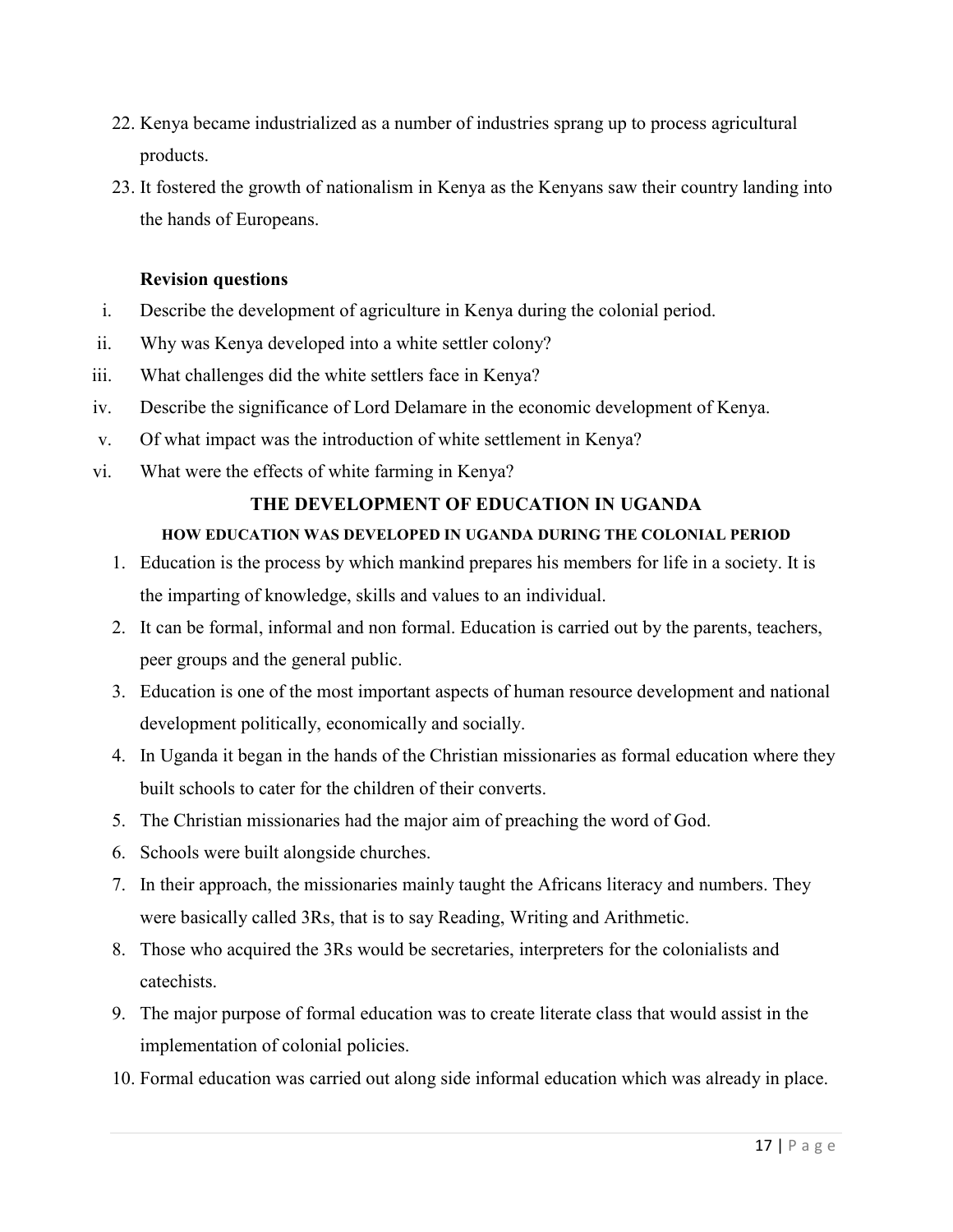- 11. They also encouraged the teaching of agriculture where the Africans were taught farming practices.
- 12. From 1902 the Christian missionaries started constructing elementary schools.
- 13. In 1902, Mill Hill missionaries built a school at Namilyango and also built another one on Mengo Hill and named it Mengo School.
- 14. In 1906 ,yet another school was built on Budo hill and named Kings College Budo. It was meant for the children of the Chiefs and important families.
- 15. In 1906, St. Mary's College Kisubi was constructed by the Catholic white Fathers.
- 16. Between 1903 and 1905 Gayazza high school and Mount St Mary's Namagunga were constructed to cater for girls' education.
- 17. By 1905 about 7,800 girls were already attending schools established by the Christian missionaries.
- 18. The girls' education emphasized obedience, hand work and good manners.
- 19. Between 1908 and1910 schools were constructed in Busoga sub region, Bunyoro sub region and Ankole sub region.
- 20. These schools were Ntare School, Mary Hill School, and Kiira College Butiiki among others.
- 21. As time went on English, Geography and Music were taught alongside religion and the 3Rs.
- 22. Schools were headed by reverends, nuns and priests.
- 23. In 1922 a technical school was opened at Makerere by the colonial government.
- 24. Two years later it was upgraded to train medical assistants.
- 25. Makerere was transformed into a training college under the Uganda first director of Education, Mr. Hussey.
- 26. Makerere started training professionals in 1926.
- 27. Teacher training colleges were also built towards 1930. This led to increase to more secondary schools as those to teach in them were being trained.
- 28. In 1948 a teacher training college was set up in Nyakasura (Fort Portal), Tooro sub region in the present day Kabarole District. It was later transferred to Ruharo and Ntare hill in Ankole sub region in present day Mbarara District. This teacher training college later became a National Teacher Training College.
- 29. The number of secondary schools had reached 23 by 1955.
- 30. Those of primary schools went up to 72 by 1939.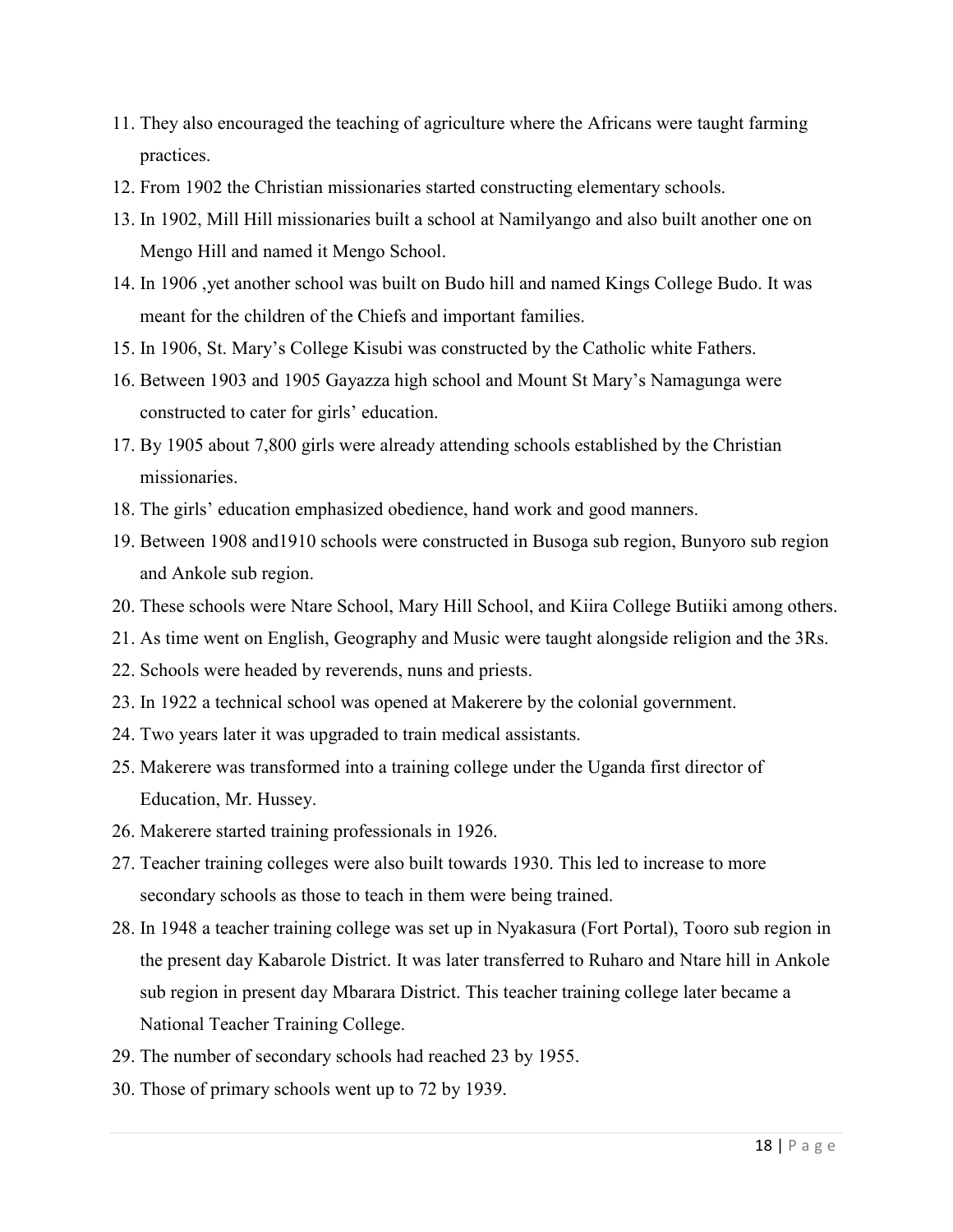- 31. In 1935, the first Ugandan students sat for their Cambridge Certificate of Examinations.
- 32. In 1935, the enrolment of students in secondary schools had reached 225.
- 33. The enrolment of primary pupils had reached 1,355 by 1939
- 34. Makerere university was made a higher institution of learning in East Africa in 1937 by the Dela Warr Commission
- 35. Governor Sir Phillip Mitchell approved more grants to expand more primary and secondary education in the country. This was between 1940 and 1945.
- 36. A technical School also started on Makerere Hill in 1928 and in 1952 it was transferred to Kyambogo Hill and named Kampala Technical institute.

### **REASONS WHY THE COLONIAL GOVERNMENT TOOK OVER THE DEVELOMENT OF EDUCATION IN UGANDA**

- 1. The colonial government became interested in controlling education in Uganda after 1820.
- 2. Before 1920, education in Uganda was in the hands of the missionaries.
- 3. In 1924 the colonial government set up the Phelps-Stokes commission to look into the system of education in East Africa.
- 4. It was after thorough research that it was discovered that the missionary education had a lot of loopholes. The government therefore took over because of the following reasons:
- 5. Missionary education emphasized majorly theoretical aspects than practical. They had ignored technical and industrial education in their curriculum.
- 6. The missionaries also ignored animal husbandry and agriculture in the schools they set up.
- 7. There was need to train more Ugandans as farmers so as to produce raw materials for the colonial government.
- 8. The colonial government discovered that the missionaries could not handled education alone.
- 9. In the missionary schools especially in villages, they were too many and under staffed. They also had poor hygiene.
- 10. The missionaries lacked enough funds to provide adequate education.
- 11. The government wanted to prepare Africans for self rule.
- 12. Still they wanted to develop enough man power.
- 13. The colonial government also discovered that the missionary education was discriminatory. The schools were set according religious inclination.